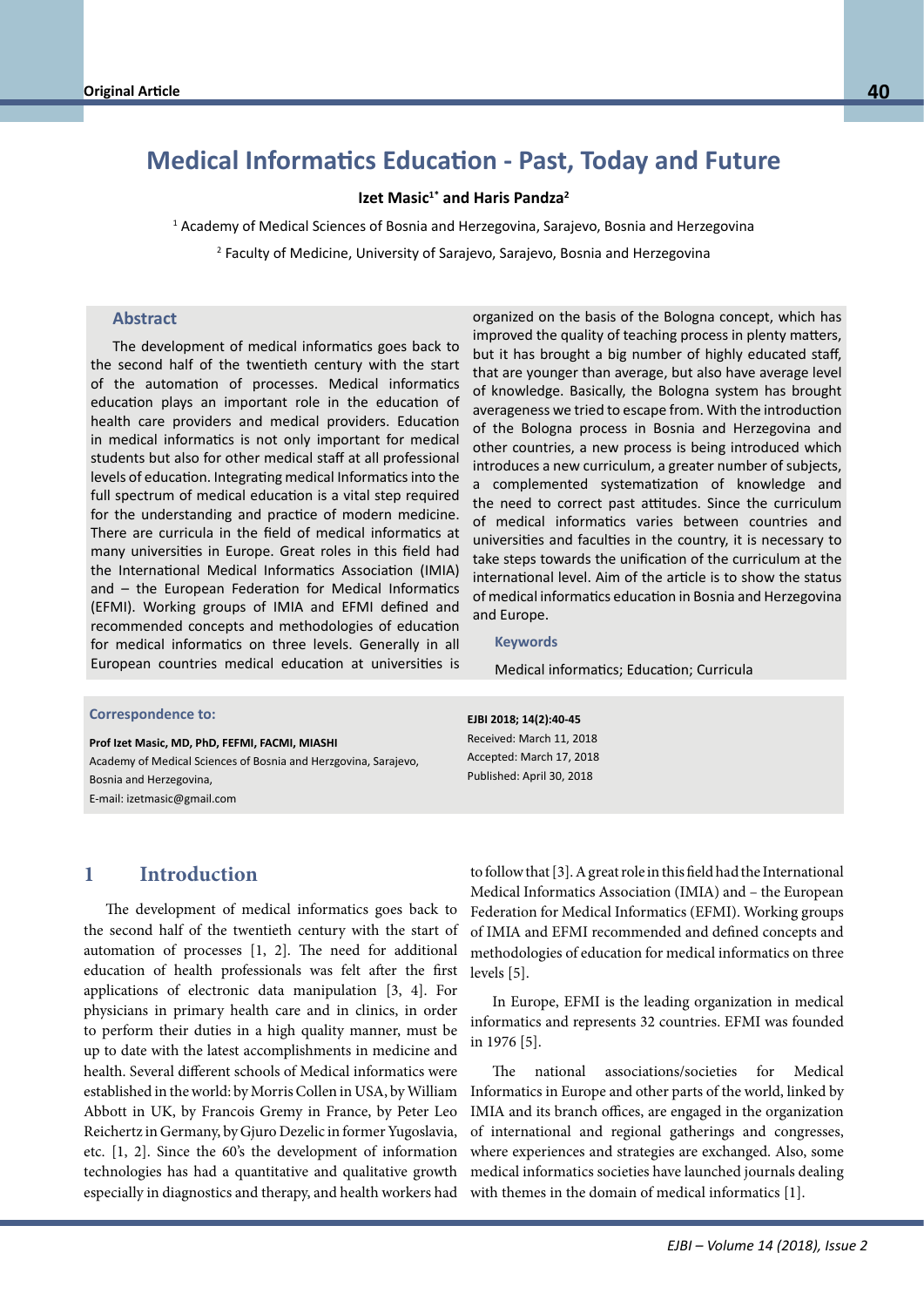# **2 Medical Informatics – Educational Concepts**

Medical informatics education plays an important role in the education of health care providers and medical providers [5]. Education in medical informatics is not only important for medical students but also for other medical staff at all professional levels of education. The advent of healthcare reforms and the rapid application of new technologies have resulted in a paradigm shift in medical practice. Integrating medical informatics into the full spectrum of medical education is a vital step required for the understanding and practice of modern medicine [1]. There are curricula in the field of medical informatics at many universities in Europe. Bachelor's Degree Program in Medical Informatics can be attended at 14 universities in Germany following the concept of medical informatics education proposed by Peter Leo Reichertz who proposed the term Medical Informatics in the scientific literature in 1972. Specialization provides graduates who can develop IT solutions. These specializations are not part of curricula of medical faculties or related faculties, but an independent study that is primarily oriented to medical informatics as a major study program. They can develop medical imaging techniques as well as diagnostic procedures and organize the management of patients' data. For this purpose, the basics of computer science are taught. These include, for example, programming, mathematics and statistics, algorithms and data structures or the development of databases [2].

The competence for the development of customized programs, software engineering, is also taught. Basic education also includes fundamental medical knowledge in the most important areas, and diagnostic and therapy systems [2].

Modern information technologies play a major role in the work of doctors after the completion of medical studies. Physicians are faced with a large amount of information that needs to be processed. Based on such information, decisions need to be taken that are essential for the further treatment of patients. The ease with which doctors can retrieve the relevant information they will use to treat patients plays an important part in everyday practice (Table 1).

# **3 The Bologna Process and Medical Informatics**

The Bologna process introduces standards and norms that include the duration of study and weekly workload in teaching and overall work needed to master some skills, so that there is no arbitrariness. Under this process, the duration of study is divided into three clearly defined segments: undergraduate, postgraduate and doctoral graduate studies, which have a precisely defined duration [4].

The Bologna declaration has improved the quality of the teaching process in plenty matters, but it has brought a big number of highly educated staff, that are younger than average, but also have an average level of knowledge. Basically, the Bologna system has brought averageness we tried to escape from. The solution of this can be in setting higher standards and better outcomes of education by using new available technologies that can contribute to higher quality of teaching [6, 7, 8, 9, 10, 11]. These technologies include distance learning, online teaching, and online student testing. This implies creating a set of items that covers all areas of a subject that students answer and then receive immediately the response whether the answer is correct or not. The student can immediately see the text of the textbook relating to the given question. Although this method is efficient, it requires a great effort from the teaching staff that needs to create a large number of questions and answers that students have to manage. The Bologna process has brought a new curriculum, contributing to the engagement of a greater number of teaching staff and a new way of presenting knowledge to the student, who more acts in the role of a passive observer in the education process [6]. We don't expect an instant solution of the aforementioned problems, but in the long term, this process could lead us to increasing quality, which would bring us closer to modern developed countries and their education systems. We shouldn't forget that knowledge is the most powerful weapon in the world, and its use is the path to prosperity and progress in community.

Bosnia and Herzegovina signed the Bologna declaration on 18 September 2003 in the light of this new approach to university education, and the process of joining the European Union. In order to investigate the effects of the Bologna declaration on the education process, Masic et al. set the following aims for research [7].

- To determine the current level of knowledge among medical students at the Medical Faculty of the University of Sarajevo after the declaration was implemented in comparison to pre-Bologna students.
- To determine the level of knowledge among medical students before their enrolment at the faculty compared with pre-Bologna students.
- To find out students' opinion on their needs for further education.

Conclusion of research was that a) Continuous quality of education must be assured (use of internal and external evaluation); b) Medical curriculum needs to be adjusted with the curricula used in EU member states where quality assurance is significantly implemented; c) University teachers and staff must be evaluated regularly; e) Medical students must be involved in all the reform processes; f) Volume and content of the practical medical education must be improved; g) Library services must be improved and educational facilities must be equipped for use of information technology [8].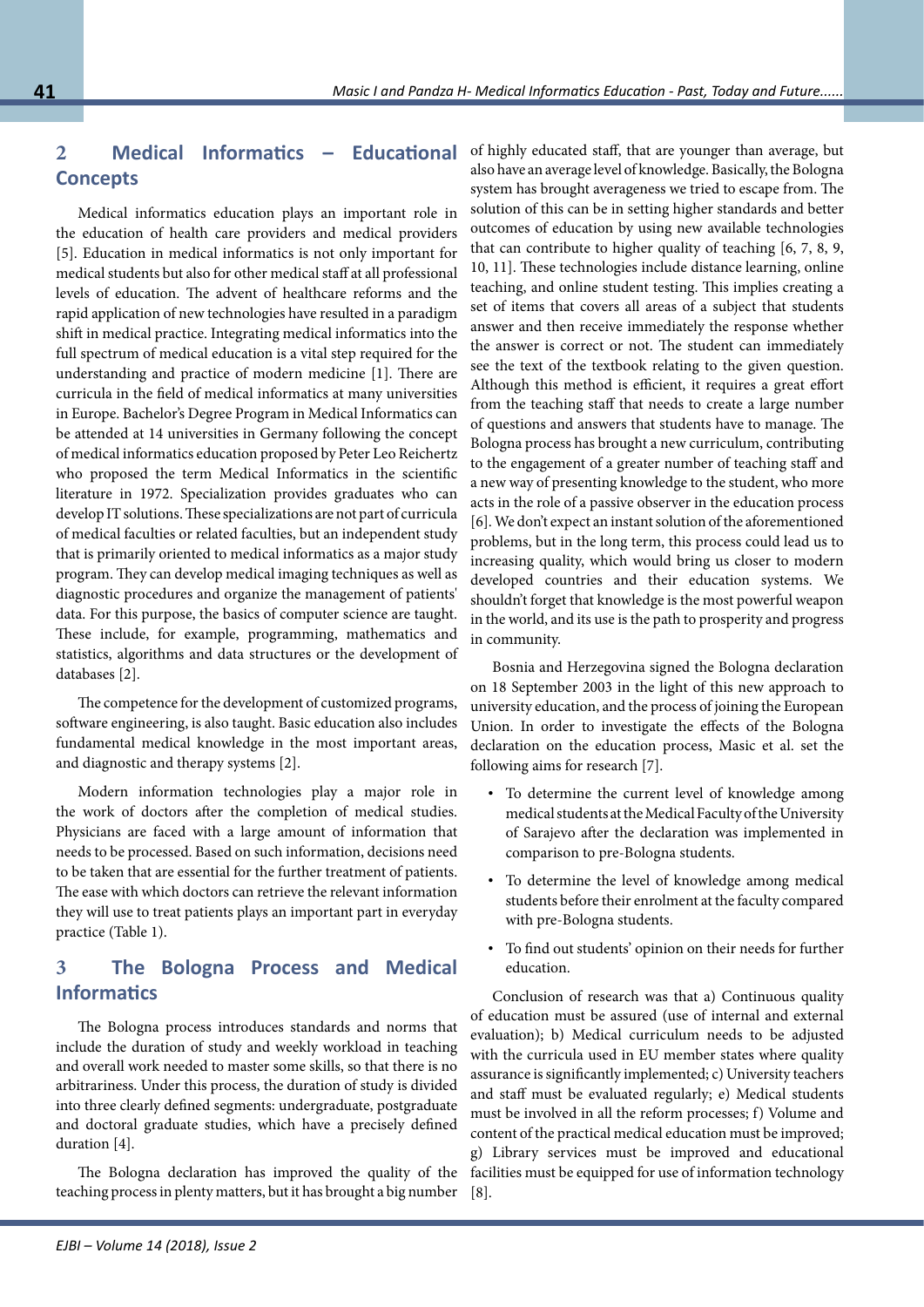After the Bologna declaration, medical informatics has become an integral part of all curricula in the field of health studies at medical and related faculties. However, there is no single program for all faculties of individual universities, both at national and international levels. Interesting differences exist both within and between countries and programs with regard to curricula structures and expected learning outcomes. Several initiatives have been launched in the last years to define some standardized content of curricula, aiming at developing sample medical informatics curricula [6, 7, 8, 9].

# **4 Medical Informatics Curricula (Example of Bosnia and Herzegovina)**

Many universities are organizing teaching programs for medical students in medical informatics. The start of the study in medical informatics as part of curricula for medical students is not the same in all Universities. One prefers to start medical informatics in the first or second year of study while the other prefers teaching medical informatics in the final year.

Medical informatics is being studied at several faculties within a university, e.g., Faculty of Medicine, Faculty of Dental Medicine (Stomatology), Faculty of Pharmacy, and Faculty of health studies (bachelor program). Master studies and doctoral studies also include curricula in the field of medical informatics. Here is the list of State Faculties at Universities in Bosnia and Herzegovina where medical informatics is studied (Table 1).

In Bosnia and Herzegovina we encounter a great variety of curricula between universities as well as at different faculties of the same university. First of all, there is a difference in the title of the subject. The most commonly used title of the subject is medical informatics. However, the curricula at the Sarajevo University's Faculty of Health Studies, at the Mostar University's Faculty of Health Studies, and at the Faculty of Medicine of the University of Tuzla combine medical informatics and statistics as one subject. The University of Mostar on the other hand combines the methodology of scientific work and biomedical information technology as one teaching subject. The other variants of the name of the subject are: Informatics; Informatics in healthcare; scientific methodology and medical informatics; Methodology of scientific work and biomedical information technology; Informatics in medicine; and Informatics with medical statistics. The total number of earned ETCS points as well as the number of practical lessons and lectures varies considerably among faculties (Table 1).

#### **5 Medical Informatics Education Today**

Informatics education begins in elementary school so that students at the moment they start their study at the university have already some basic knowledge. Further education of information technologies during studies at biomedical faculties is aimed at a better management of medical information. Since students are confronted with a large quantity of information that they have to

deal with at the end of their studies, medical informatics plays an increasingly important role. The outcomes of learning after education in medical computing therefore make up a significant part of the skills taught during the studies at biomedicine faculties. These skills will greatly assist future medical workers in treating patients, e.g., in solving current problems and in the process of medical decision making.

Many older medical workers are faced with the need to use computers to enter and process data and to create various statistical reports, although they did not have the opportunity to have formal education in medical informatics during their studies. Young healthcare professionals who pass education in medical informatics during the course of study can help in such cases to overcome these obstacles.

The time to begin education in medical informatics at universities is still not precisely defined. Most faculties prefer to start education in the first year of study so that the acquired skills can be applied by students during the studies of the biomedical faculty. On the other hand, a smaller number of biomedical faculties believe that some of the finishing years are ideal for education in medical informatics, because only then do students master medical knowledge to be processed using a computer.

Medical informatics courses can also be divided into two parts where the basic skills in medical informatics would be taught in the first years of study and applied medical informatics in the last year of the study after obtaining the necessary medical knowledge [12, 13, 14, 15]. This applies in particular to aspects of medical informatics such as medical decision-making, classification systems, health information systems, and similar issues. This concept acknowledges that only people with profound medical knowledge can fully understand those issues. Faculties where medical informatics is studied are Faculty of Medicine, Pharmacy, Health Care, and Dentistry.

The development of modern technology and the Internet have enabled the explosive growth of distance learning (DL) [14, 15, 16]. DL is a process in education that focuses on educating students who are not physically present in the traditional classrooms or the student's campus. It is described as a process where the source of information is separated from the students in space and time [10]. Due to a legal obstacle, it is not possible in Bosnia and Herzegovina to organize distance learning because students must be present in the class. DL can still be used for online learning so that students can get assignments from teaching staff and send documents containing solutions to task sets (seminar papers, presentations and the like).

Universities and other educational institutions as well as the government share responsibility for guaranteeing high standards and quality of medical education.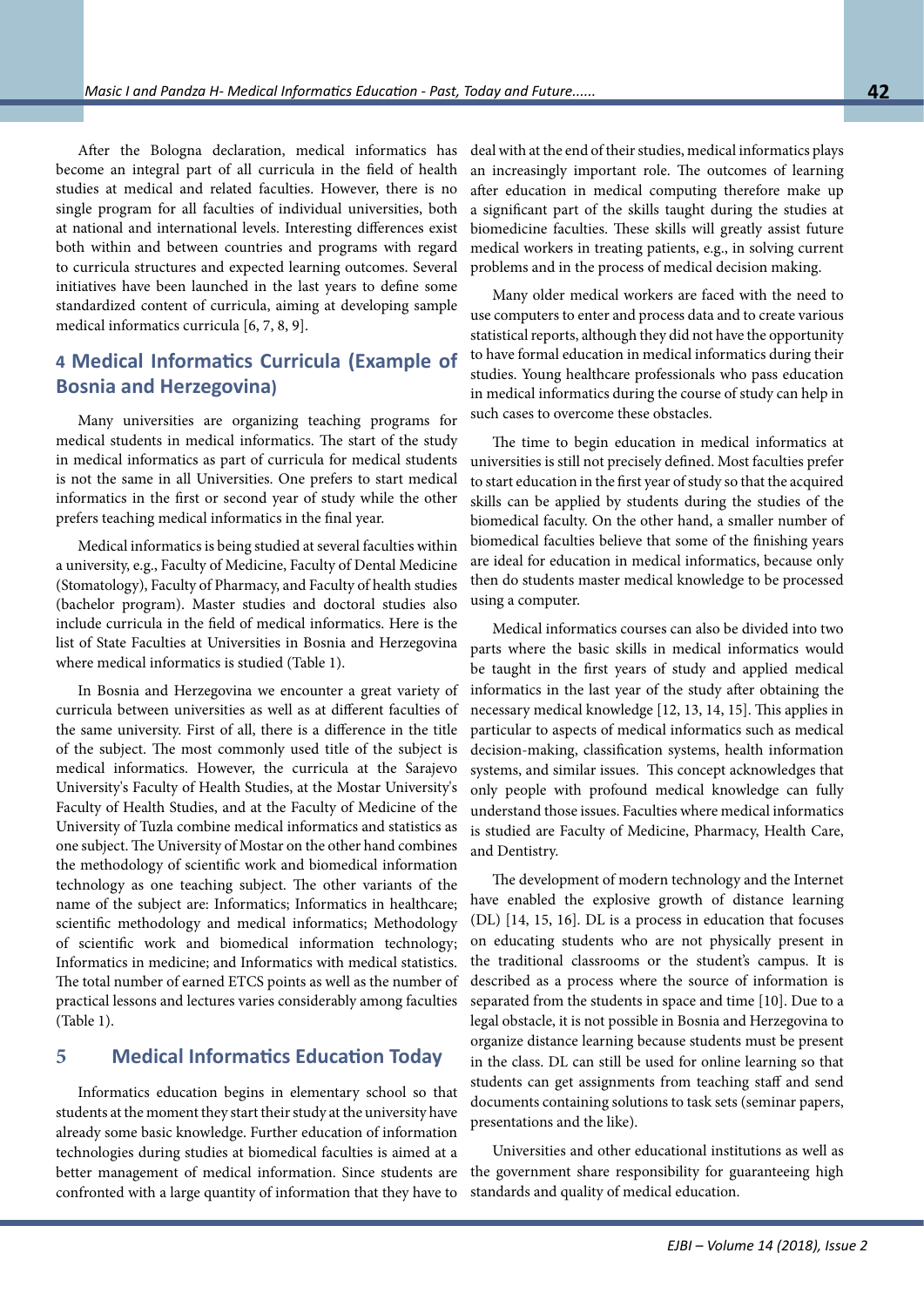| <b>University and Faculty</b>                                           | Name of Subject                                                            | Semester      | <b>Total work Hours</b><br>$(L+P)$ | <b>ETCS</b> |
|-------------------------------------------------------------------------|----------------------------------------------------------------------------|---------------|------------------------------------|-------------|
| Sarajevo University                                                     |                                                                            |               |                                    |             |
| Faculty of Pharmacy                                                     | Pharmaceutical<br>informatics                                              | $\text{IX}$   | $30 + 30$                          | 4           |
| Faculty of Medicine: two different studies:                             |                                                                            | IV            | $15 + 15$                          | 2           |
| • In Bosnian                                                            | Medical Informatics                                                        | XI            | $15 + 30$                          | 2           |
| • In English                                                            | Medical Informatics                                                        | IV            | $20 + 10$                          | 2           |
| Faculty of Dentistry                                                    | Informatics                                                                | IV            | $40 + 15$                          | 6           |
| Faculty of Health Studies (Bachelor<br>program)                         | Introduction to health<br>statistics and informatics                       | $\rm II$      | $30 + 30$                          | 5           |
| <b>Tuzla University</b>                                                 |                                                                            |               |                                    |             |
| Faculty of Medicine                                                     | Informatics with Medical<br><b>Statistics</b>                              | IV            | $40 + 15$                          | 4           |
| Department of Health Study of Faculty of<br>Medicine (Bachelor program) | Medical informatics                                                        | IV            | $30 + 15$                          | 5           |
| <b>University of Zenica</b>                                             |                                                                            |               |                                    |             |
| Faculty of Medicine                                                     | Medical informatics                                                        | III           | $30 + 15$                          | 3.5         |
| Faculty of Health (Bachelor program)                                    | Medical informatics                                                        | $\rm II$      | $30 + 15$                          | 2           |
| University of Bihać                                                     |                                                                            |               |                                    |             |
| High School of Health (Bachelor<br>program)                             | Informatics in Healthcare I                                                |               | $30 + 30$                          | 4           |
| <b>East Sarajevo University</b>                                         |                                                                            |               |                                    |             |
| Faculty of Medicine - Foča                                              | Informatics in Medicine                                                    | П             | $15 + 15$                          | 1           |
| Faculty of Health (Bachelor program)                                    | Informatics in Healthcare I                                                |               | $15 + 30$                          | 3           |
| <b>University of Mostar</b>                                             |                                                                            |               |                                    |             |
| Faculty of Medicine                                                     | Scientific methodology<br>and medical informatics                          | $\mathbf I$   | $22+70$                            | 9           |
| Faculty of Health Studies (Bachelor<br>program)                         | Health information<br>system and medical<br>statistics                     | I             | $30 + 60$                          | 10          |
| Faculty of Pharmacy                                                     | Methodology of scientific<br>work and biomedical<br>information technology | $\mathbf{IX}$ | $30 + 15$                          | 3.5         |

Table 1. The names of subject, semester, works hours and etc. points at state universities in Bosnia and Herzegovina.

The aim of medical education is to educate doctors and other health care professionals who are entitled to practice their profession with no restrictions, based on what they learned [3, 5]. The first professional degree means completing a curriculum which qualifies the student for a range of different choices in his/ her career, including the treatment of the diseased, public health service, clinical and basic research, or further medical education. One of the significant approaches to education is learning by doing. Any further career choice requires additional education apart from that leading to the first professional degree [4, 5]. The university is responsible for creating an academic environment where learning and research can progress in an optimal manner.

To improve medical knowledge and to provide the best quality of health protection, active medical research as such has to be carried out under academic conditions in order to meet the highest medical standards [3].

Teaching of medical informatics should be a collaborative effort to expose students to a variety of medical information management applications. The medical informatics educational model has a modular format so that students can work with a variety of realistic situations and become enthusiastic users of computer-based medical information systems. All faculties should introduce appropriate concepts and systems, and engage faculty staff to guide students in the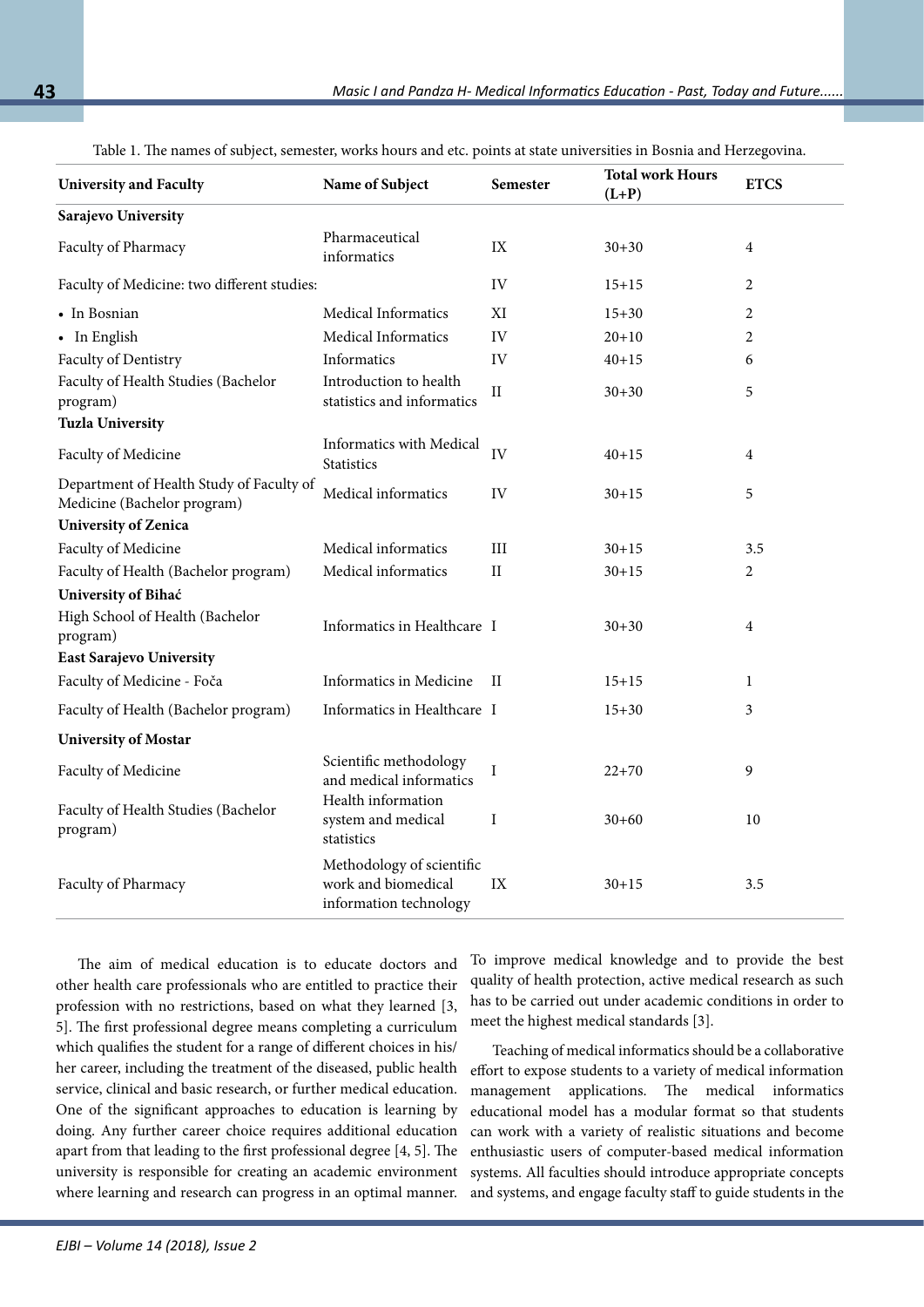use of medical information systems. What should be integrated into the required curriculum is a matter of decision. A basic medical education principle includes education leading to the first professional degree (the title of the General Practitioner or GP), clinical education as preparation for general medical practice or specialty, and obligatory continuous, life-long education of each doctor.

The quality of the teaching/learning process depends mainly on infrastructure that includes an optimal teaching space, personnel and equipment in accordance with existing standards and norms at the cantonal or entity level at universities, which are required to adequately implement the educational curriculum for students from first to sixth year based on the Bologna concept. Such infrastructure needs adequate funding [12, 16].

# **6 Perspectives for Future Development of Medical Informatics**

In the future, the medical informatics curriculum should be standardized to overcome the apparent difference in the programs. There are also differences in the number of ETCS points earned at some faculties. It is necessary to determine which areas of medical informatics are required for certain medical workers. To advance international cooperation and dissemination of information in medical informatics on a European basis is essential to achieve these tasks. In the future, high standards in the application of medical informatics should be promoted. Further development of medical informatics as well as education in medical informatics is an important factor for improving the level of teaching at the biomedicine faculties. High standards in education in medical informatics should been encouraged through standardization and taking into account the emerging IT technologies.

For education in medical informatics the following kinds of learning outcomes can be identified. They assure that graduates from such programs know at least the basics of those related biomedical and health informatics disciplines and to give various programs the flexibility to focus on one or more of those overlapping areas such as biomedical engineering, medical information sciences, molecular biology or nano-sciences, depending on the cultural, scientific and technical context of the institution [9].

Distance learning in medicine has impact on telemedicine and practicing medicine as well. Basic skills at the use of computers and networks must be a part of all future medical curricula. The impact of technical equipment on the relation between patient and doctor must be understood, because the situation where the diagnosis based on live voice or picture is different from a normal doctor-patient contact [12].

E-Learning, by definition, is using electronic learning aids which in our case may be a computer, PAD device or smartphone. As an integral part of E-Learning, distance learning stands out.

Along with favoring knowledge as the most important global resource for the future, in the last decade extensive work has been performed on improvement and expansion of all forms of electronic support of the educational process [15].

Online tests and quizzes are one of the aspects of distance learning that are based on student interaction with the system. The system has stored the correct answers to these questions and explanations of the correct answers. When a student answers all questions, he/she can immediately see where a mistake is made and can take a second test until all the answers are correct. Additional statements explain why the answer is correct or not [12]. Distance learning should ensure high educational standards to students and teaching staff, and can help medical staff to develop "Lifelong learning way of life" [13, 15].

Managing a medical database should be a very important skill of medical workers in future. A medical database enables doctors to have better insight into the success of the treatment of individual patients and to determine whether certain methods of treatment are better than other ones. A comprehensive database enables us to make matches between any two or more groups of patients. A medical record is an important set of data that is designed to store information of all the events related to a specific patient and facilitate later data retrieval [1, 14]. Another important function of medical records is its use to evaluate diagnostic procedures or the outcome of some therapeutic and surgical procedures. Even with the help of medical records, these goals cannot be easily achieved. Old fashioned paper medical records that keep all of one patient's files in one folder (envelope) represent the traditional way of data collecting [2].

Nomenclatures and classifications are an essential part of scientific methodology in the health care. The existing state of the nomenclature of healthcare activities enables the optimal application of computer technology in processing and retrieval of medical data or information [2]. In the future, emphasis should be put on understanding and processing of data based on the use of medical classifications. Another more modern way of keeping patient records is a computer database that uses a medical classification such as the International Classification of Diseases, Injuries and Causes of Death (ICD). Now, it is possible to search the patient record more rapidly, but a patient can only access this data while he is in the physician's office. Medical records that form an integral part of information systems of individual countries are easy and comprehensive medical record keeping software for maintaining ones family's medical history. This way, a medical record can even better utilize ICD classification because there is more relevant information that is necessary to code specific disorders [2].

Forming interdisciplinary studies at universities will bring together medical professionals and information technology specialists who will educate a staff with knowledge in both